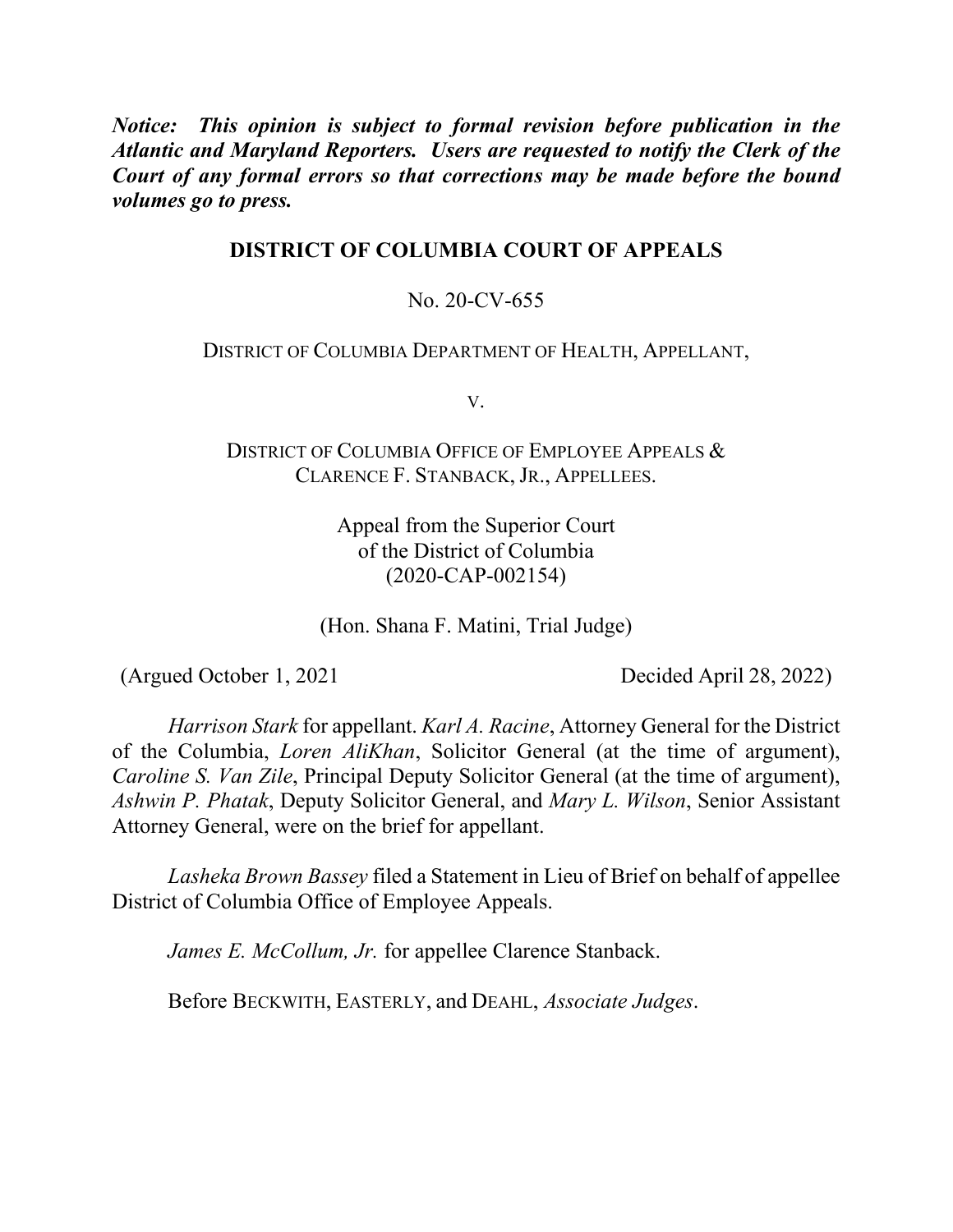DEAHL, *Associate Judge*: Certain District employees, when they are not meeting expectations at work, can be placed on Performance Improvement Plans, or PIPs. A PIP is a "tool designed to offer the employee . . . an opportunity to demonstrate improvement in his or her performance." 6B D.C.M.R. § 1410.2  $(2017).$ <sup>1</sup> The regulations governing PIPs provide a two-part timeline that is relevant here: (1) a PIP "shall last for a period of thirty (30) to ninety (90) days," with no extensions permitted beyond the ninetieth day, and (2) any determination that the employee did not satisfactorily meet the PIP requirements, and the resulting consequences, must be communicated in writing to the employee "[w]ithin ten (10) calendar days of the end of the PIP period." 6B D.C.M.R. §§ 1410.3, 1410.5. The regulations also specify that any failure "to issue a written decision within the specified time period will result in the employee's performance having met the PIP requirements." 6B D.C.M.R. § 1410.6.

This appeal concerns the consequences of an employer's failure to comply with the above timeline. The District of Columbia Department of Health (DOH) placed its employee Clarence Stanback on what was purported to be a 101-day PIP—

 <sup>1</sup> The District amended its regulations concerning PIPs in 2019. *See* 66 D.C. Reg. 005868 (May 10, 2019). This opinion refers to the 2017 regulations, which were in effect at the time of Stanback's termination.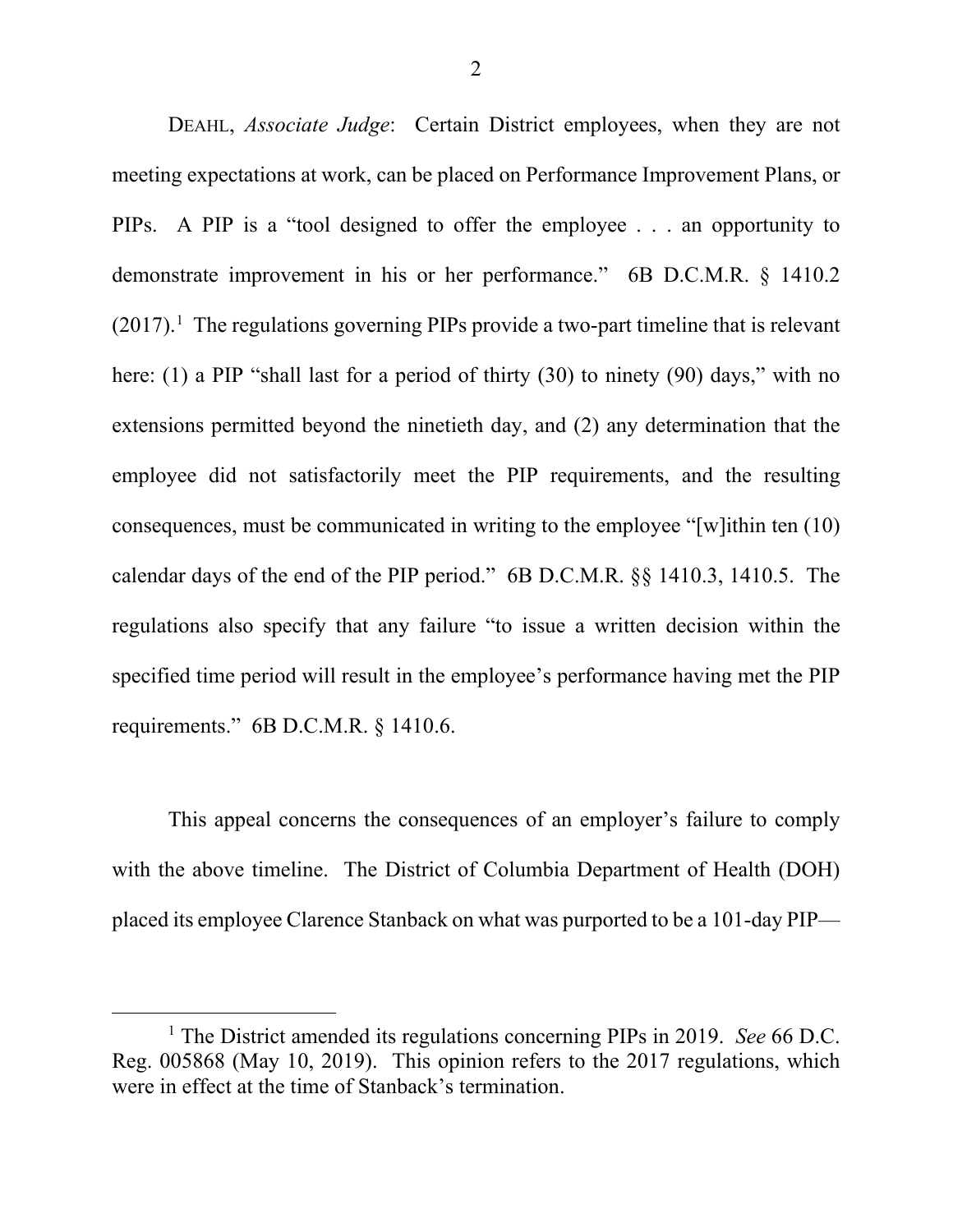eleven days longer than the regulations permit. DOH then notified Stanback of his termination six days after that period concluded, or on day 107 after the PIP began. That was seven days beyond the maximum 100-day period (ninety plus ten) that the regulations allow in total for a PIP and a written determination to be completed.

Stanback challenged his termination before the Office of Employee Appeals (OEA), which agreed with him that DOH's contravention of the ninety-day PIP period and the 100-day PIP-plus-determination deadline precluded his termination. The D.C. Superior Court affirmed. DOH now appeals and maintains that its violation of the regulatory timeline was harmless so that it was free to terminate Stanback based on its determination that he did not satisfactorily meet the PIP requirements. We disagree and affirm.

## **I.**

In 2004, Clarence Stanback began his employment at DOH as a public health analyst in the Addiction Prevention and Recovery Administration. In September 2016, he was subject to a reduction in force and reassigned to a position in DOH's Office of Health Equity. The responsibilities of Stanback's new position included "review[ing] and analyz[ing] a broad array of programs, projects, health data and information in order to advise policy development and health impact assessments to

3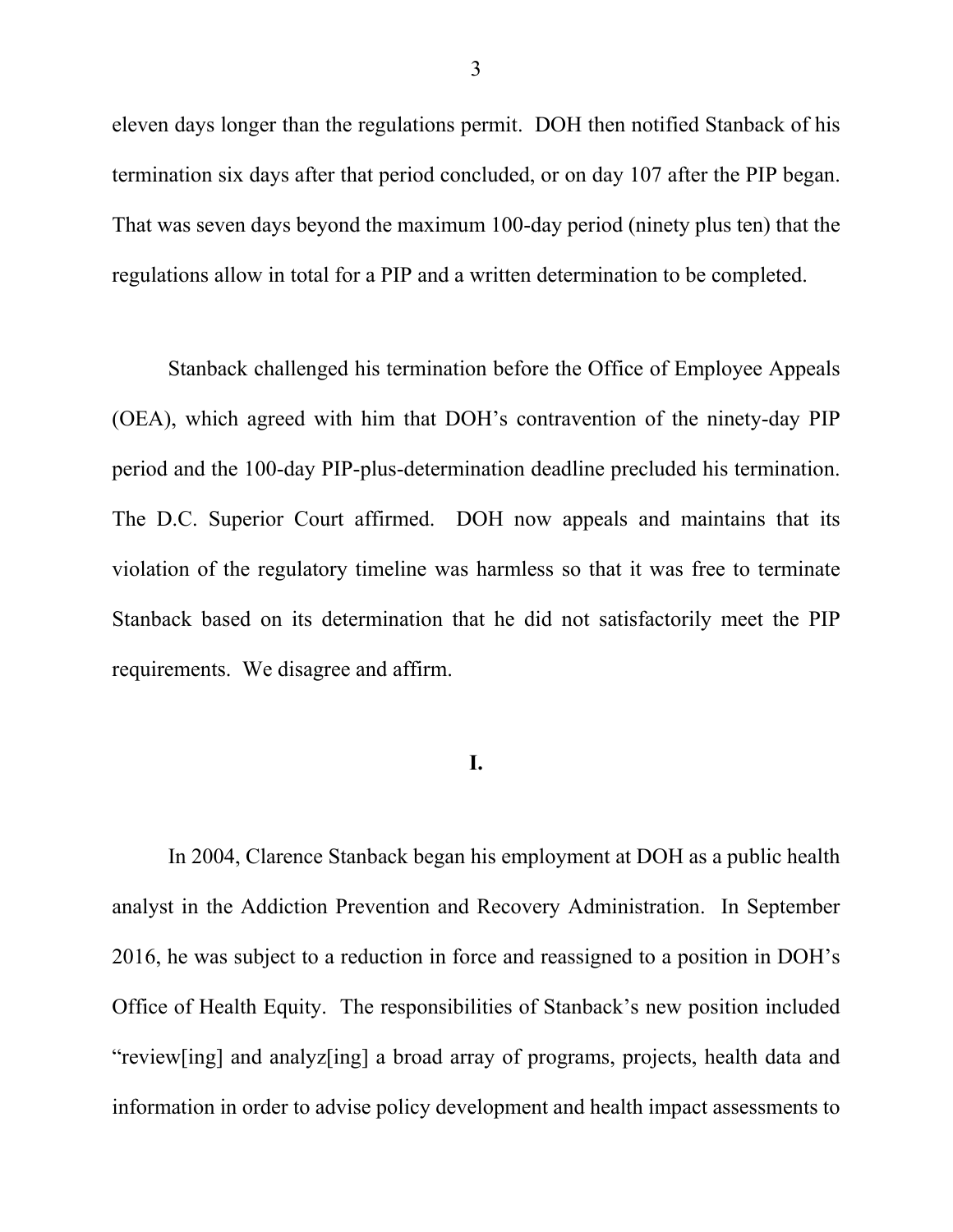raise the health standards of residents of the District." Stanback was expected to have "[k]nowledge of, and proficien[cy] in the use of operating a personal computer (PC), utilizing various software (i.e., Microsoft [W]ord, Excel, Access, PowerPoint, etc.), and a willingness to learn new technology associated with assigned work tasks combined with strong analytical skills and experience working with large databases."

After several months on the new job, Stanback's supervisor determined that he was not meeting expectations. Stanback was presented with an Individual Performance Plan (IPP) in January 2017. The IPP identified five "Specific, Measurable, Attainable, Realistic and Time-Related" (S.M.A.R.T.) goals with an attendant deadline for each goal, the last of which fell on September 30, 2017. Dissatisfied with Stanback's progress under the IPP, Stanback's supervisor next presented him with a more formal Performance Improvement Plan (PIP) on June 21, 2017. The PIP informed Stanback that he was failing "to meet the minimum requirements of the position," and articulated the same five S.M.A.R.T. benchmarks that had been identified in his IPP. The PIP also set specific deadlines for meeting each of those five goals. Stanback's due date for meeting the fifth and final benchmark was September 30, 2017, or 101 days after the PIP's June 21, 2017, start date. Stanback filed a grievance complaining that the benchmarks in his PIP were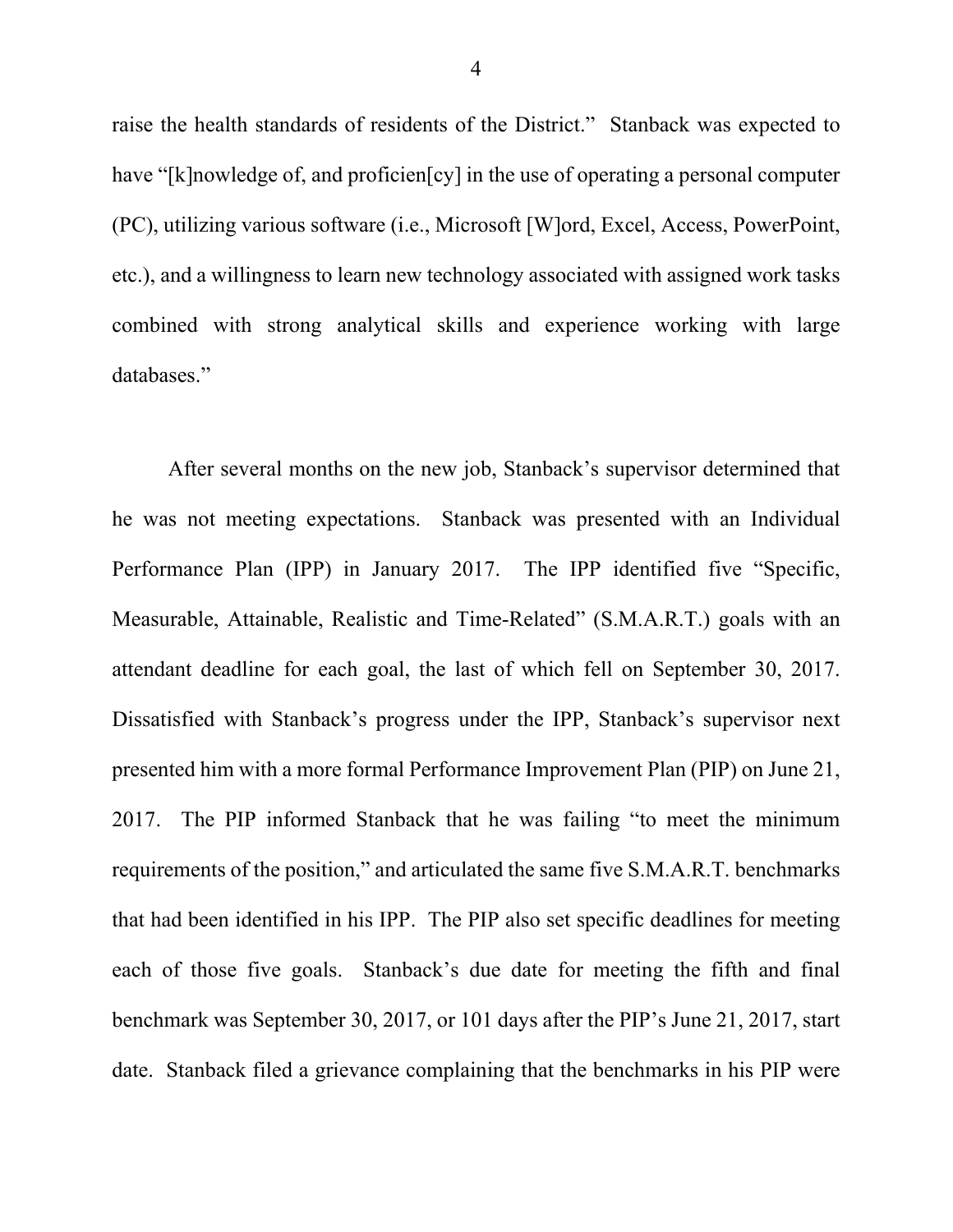too onerous to satisfy within the permitted ninety-day period, though that initial grievance did not mention or complain that his PIP exceeded the ninety-day period by eleven days.

On October 6, 2017—107 days after the PIP began and six days after its stated end date—Stanback's supervisor informed him via written memo that he had not met the PIP requirements and that she was recommending his termination. DOH subsequently provided Stanback with formal notice of his proposed termination, citing as its sole reason Stanback's failure to meet the PIP benchmarks. A DOH hearing officer reviewed the proposed termination and recommended sustaining it, finding that the goals of the PIP were consistent with Stanback's position. Shortly thereafter, DOH gave Stanback final notice of his termination, effective December 22, 2017. Once again, the only reason provided for Stanback's termination was his failure to meet the PIP requirements.

Stanback timely appealed his termination to the Office of Employee Appeals the following month. In a subsequently filed amended petition he argued, for the first time, that DOH's contravention of the time restrictions on PIPs meant that, by operation of the regulations themselves, he had "met the PIP requirements." *See* 6B D.C.M.R. § 1410.6. In Stanback's view, he had passed his PIP when his supervisor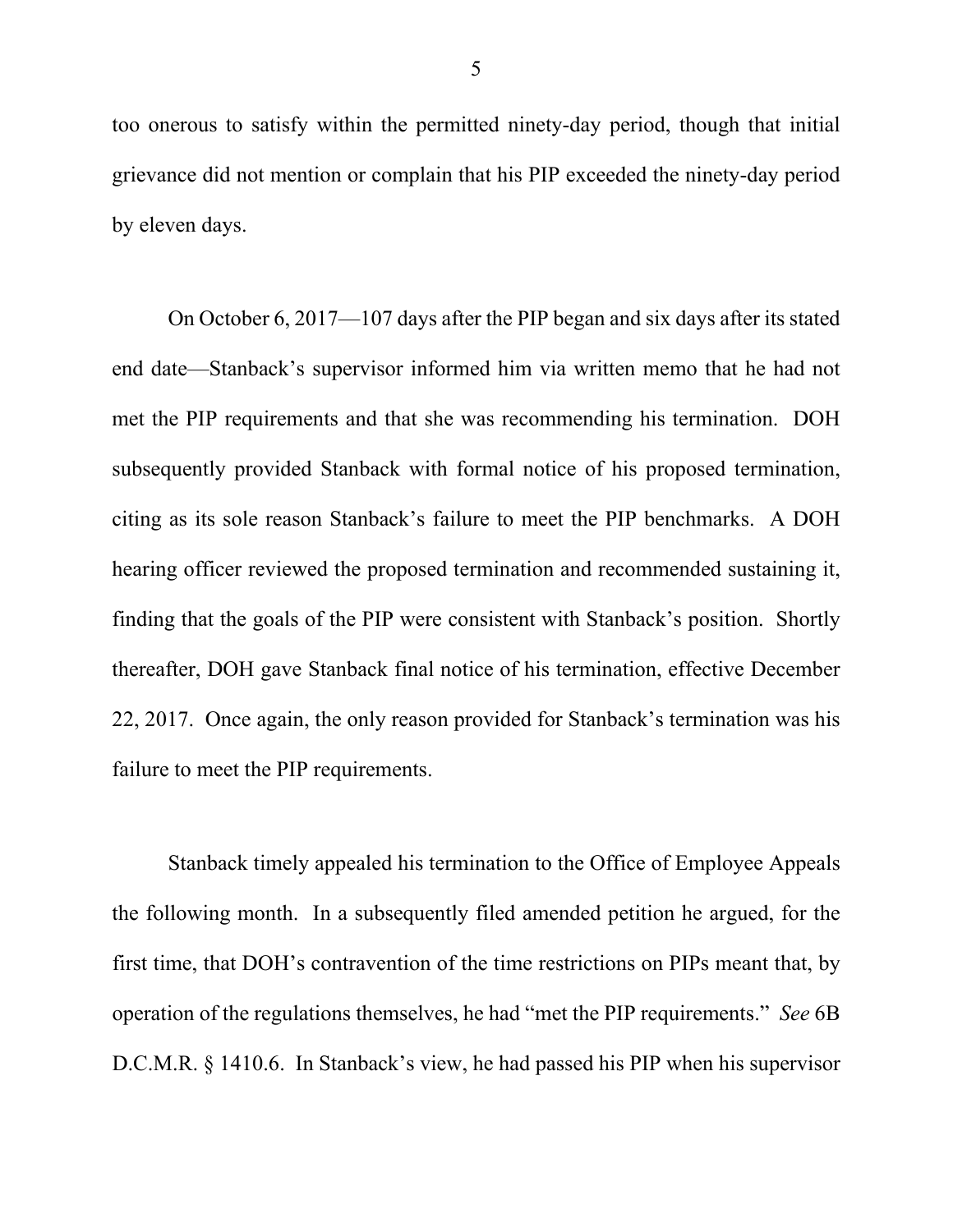failed to issue a written decision informing him of his proposed termination within 100 days from the inception of his PIP—taking the maximum ninety-day PIP period and the maximum ten-day determination period together. An OEA Administrative Judge agreed with Stanback and reversed his termination. Because no party petitioned the OEA Board for review, the Administrative Judge's decision became OEA's final decision. *See* 6B D.C.M.R. § 632. DOH appealed the final decision to the Superior Court, which affirmed on the same basis: that DOH had contravened the mandatory timetable for issuing PIP determinations. DOH now appeals.

### **II.**

Although this is an appeal from a Superior Court judgment upholding an OEA decision, we review OEA's order "precisely the same as in administrative appeals that come to us directly." *District of Columbia Fire & Med. Servs. Dep't v. District of Columbia Off. of Emp. Appeals*, 986 A.2d 419, 424 (D.C. 2010) (internal quotation marks omitted). We will affirm if OEA's decision "is supported by substantial evidence in the record and otherwise in accordance with law." *Miller v. District of Columbia Off. of Emp. Appeals*, 237 A.3d 123, 126 (D.C. 2020) (internal quotation marks omitted). There is no dispute about the evidentiary record in this appeal, which instead concerns only a question about how to interpret the District's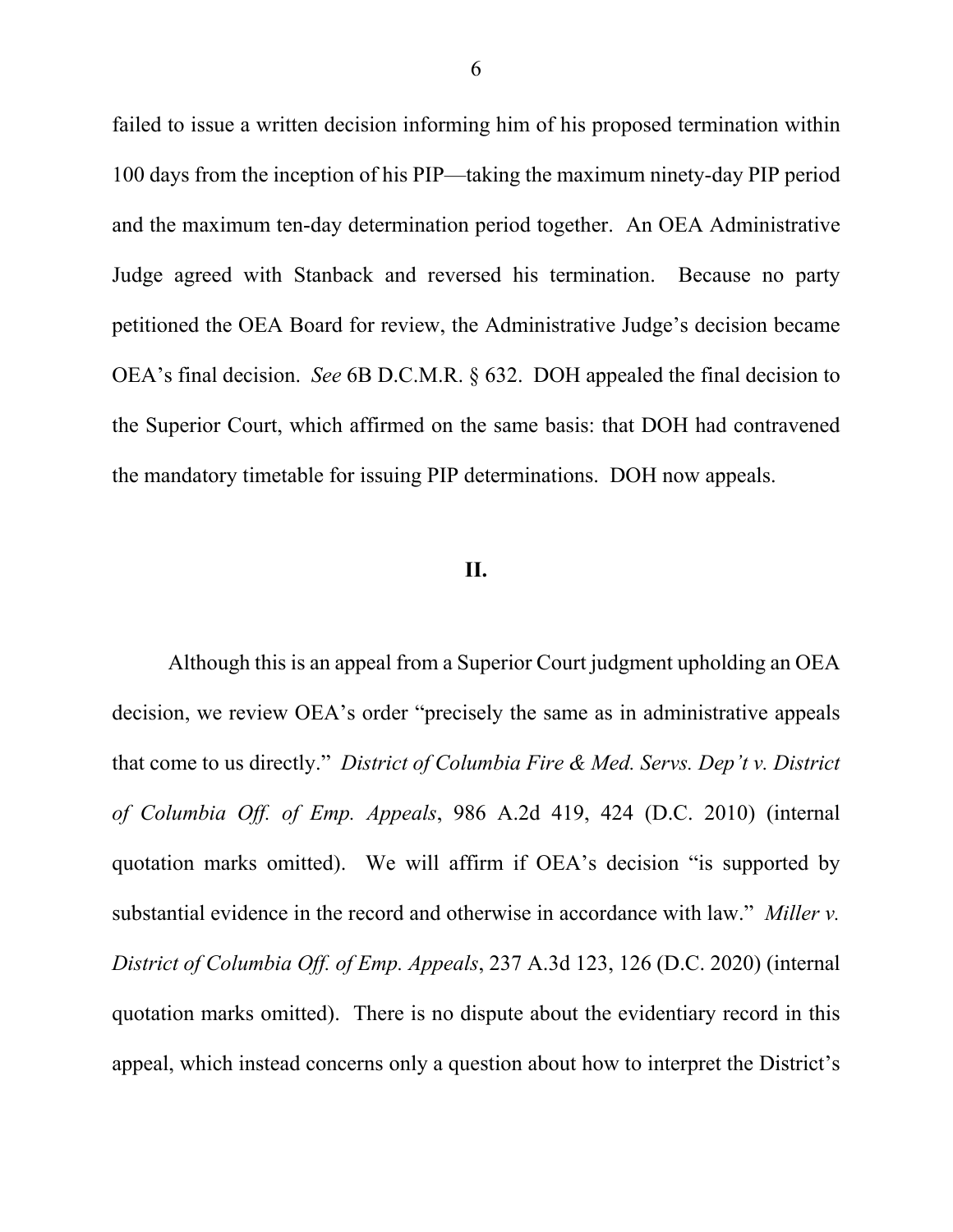personnel regulations. We generally "'defer to the OEA's interpretation of the personnel regulations,' given its 'expertise in administering and enforcing' those regulations." *Id.* at 127 (quoting *Hutchinson v. District of Columbia Off. of Emp. Appeals*, 710 A.2d 227, 234 (D.C. 1998)). However, we will not defer to an interpretation that "is unreasonable in light of the prevailing law, inconsistent with the statute [or regulation], or plainly erroneous." *Off. of the District of Columbia Controller v. Frost*, 638 A.2d 657, 666 (D.C. 1994) (internal quotation marks omitted).

The regulations relevant to this appeal are as follows: (1) a PIP "shall last for a period of thirty (30) to ninety (90) days," with no extensions permitted beyond the ninetieth day, 6B D.C.M.R. §§ 1410.3, 1410.5(a); (2) the employer "shall make a determination" regarding whether the employee has met the PIP's requirements "[w]ithin ten (10) calendar days of the end of the PIP period," 6B D.C.M.R. § 1410.5; and (3) "[f]ailure . . . to issue a written decision within the specified time period will result in the employee's performance having met the PIP requirements." 6B D.C.M.R. § 1410.6.

We agree with OEA that a straightforward reading of these regulations provides that Stanback's PIP did not extend beyond the ninetieth day from its start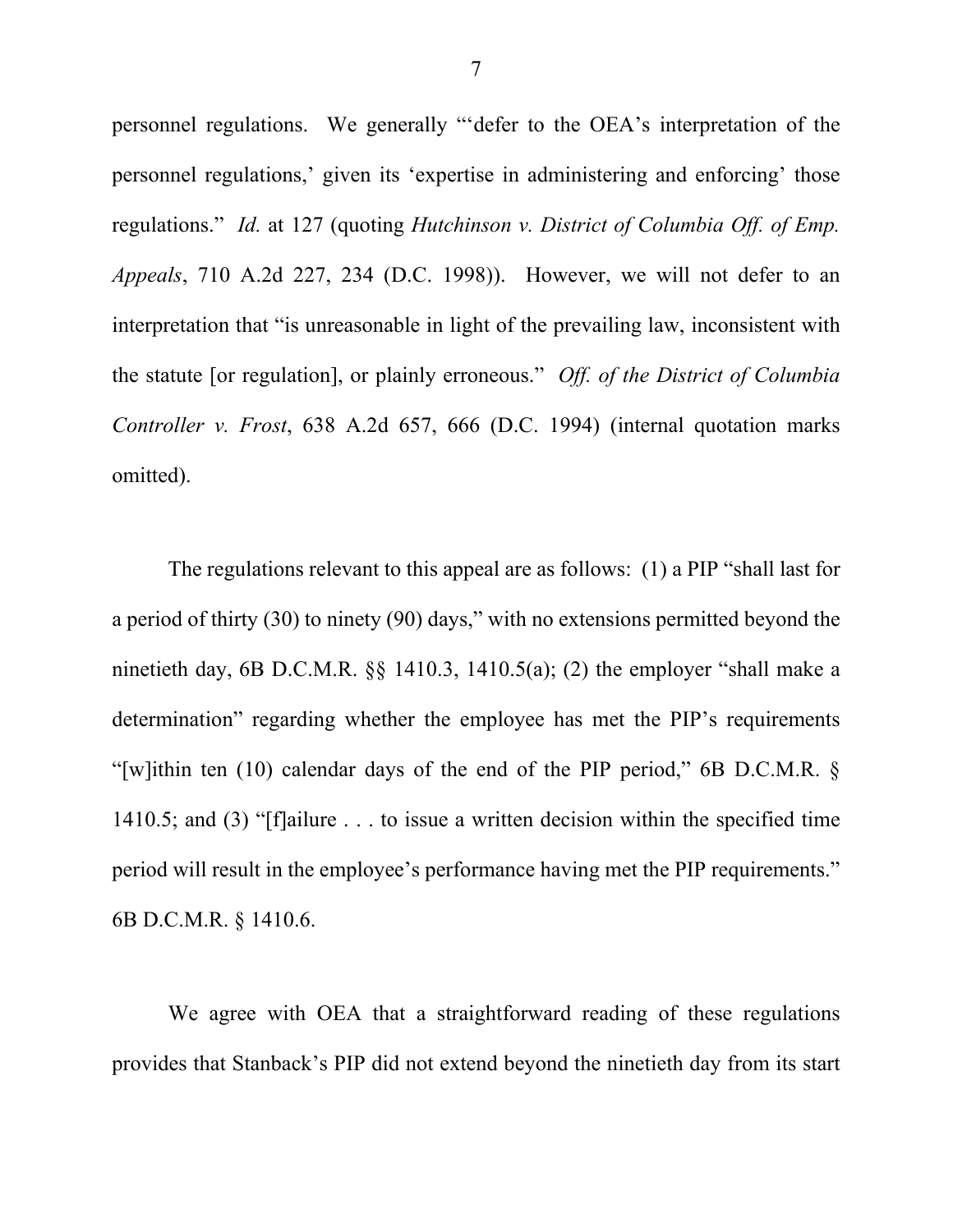date, and thus terminated by September 19, 2017.<sup>2</sup> That, in turn, means a written determination regarding whether Stanback had met the PIP requirements was due by September 29, 2017. Because no determination was issued before that date, the regulations provide that Stanback is deemed to have met the PIP requirements.

DOH resists this conclusion by taking a divide-and-conquer approach to the regulations. In its view, the PIP lasted until September 30 per its very terms, and while that end date exceeds the ninety-day maximum by eleven days, that is harmless error because the ninety-day cap is "directory" rather than "mandatory." As support for this point, DOH invokes precedents in which we have said that a statute or regulation "imposing a time limit within which a public official must act which does not specify the consequences of noncompliance is meant to be directory" and not a mandatory "limitation of the power of the officer." *See Teamsters Loc. Union 1714 v. Pub. Emp. Rels. Bd.*, 579 A.2d 706, 710 (D.C. 1990) (citing *JBG Props., Inc. v.* 

 $2$  OEA mistakenly determined that September 15, 2017, was the ninetieth day from the PIP's inception, though the parties now agree that September 19, 2017, marks the ninetieth day. The discrepancy is immaterial to this dispute. Also, we do not foreclose an argument that a PIP is null and void where it exceeds ninety days, as that argument is not presented here. Instead, we resolve only the dispute before us, in which the parties agree that this PIP was valid but disagree about its effective end date.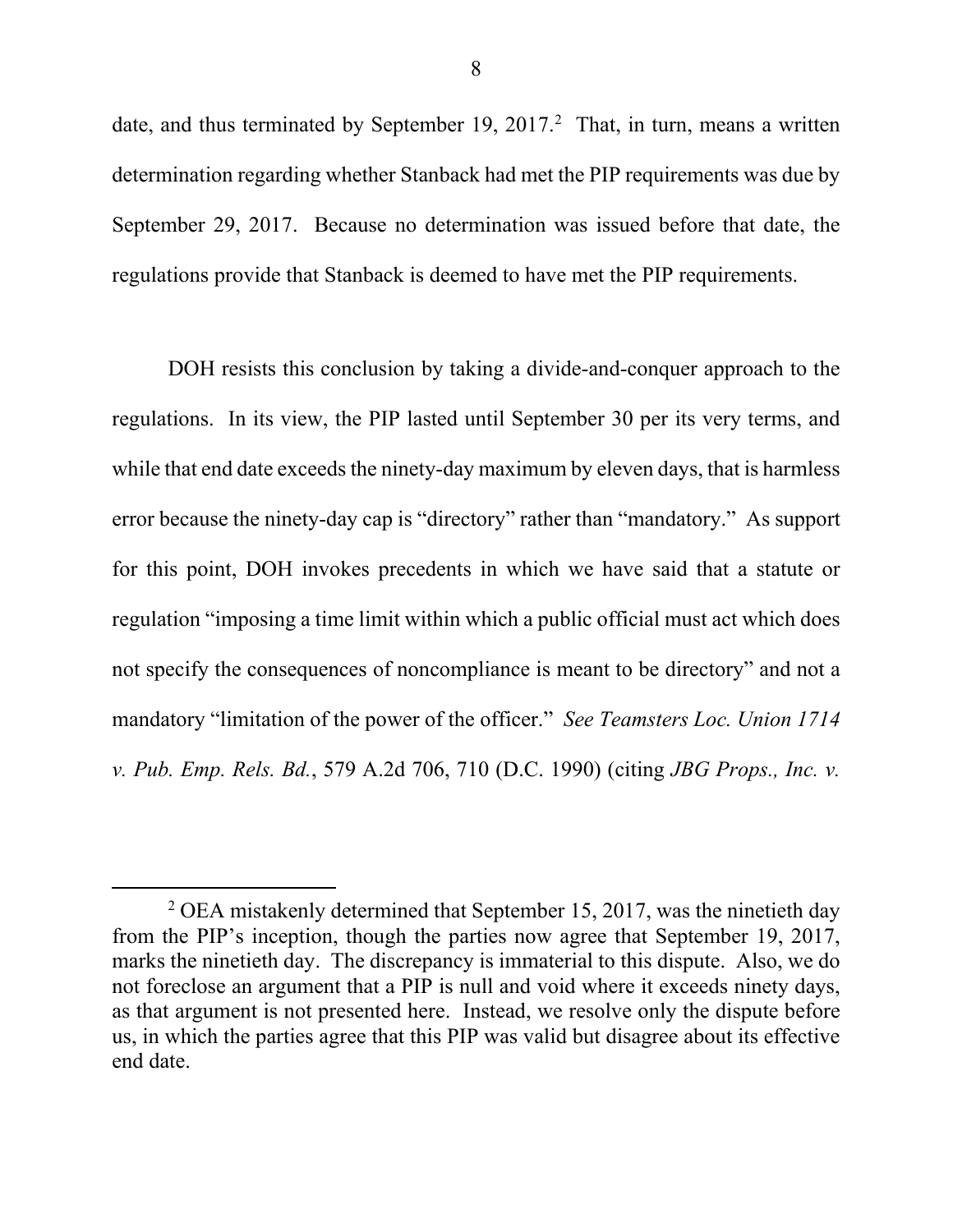*District of Columbia Off. of Hum. Rts.*, 364 A.2d 1183, 1185 (D.C. 1976)). 3 Once it carves out and pardons its initial misstep, DOH maintains it complied with the tenday notice requirement because the October 6 written determination came within ten days of the PIP's September 30 end date. In DOH's view, that ten-day deadline is the only "specified time period" referenced by 6B D.C.M.R. § 1410.6, so its posited compliance with the ten-day notice provision means there is no cause to deem Stanback as having met the PIP requirements under that provision.

DOH's argument falters at its first step.<sup>4</sup> It is often true that "provisions" regulating the duties of public officers and specifying the time for their performance"

<sup>&</sup>lt;sup>3</sup> DOH also argues that the longer period was really a boon to Stanback, because it gave him additional time to meet the PIP benchmarks. That is a vast oversimplification. Restricting the length of PIPs protects employees both by ensuring that their benchmarks are achievable within a reasonably discrete timeframe and by protecting against the stress and anxiety of operating under a PIP for a more protracted period (during which an employee has little job security). It is not for us to second-guess the determination that a ninety-day cap strikes the appropriate balance between giving the employee enough time to satisfy the goals of their PIP and protecting that employee from the travails of an unnecessarily prolonged process.

<sup>4</sup> Stanback argues that DOH waived its argument that the ninety-day cap was directory rather than mandatory because it did not articulate this point before OEA or the Superior Court. While it is true that DOH did not precisely invoke the directory/mandatory dichotomy that it now raises, it sufficiently preserved this point—that any breaches of the regulatory timelines were harmless—so that this claim was adequately preserved for our review. *See Yee v. City of Escondido*, 503 U.S. 519, 534 (1992) ("Once a . . . claim is properly presented, a party can make any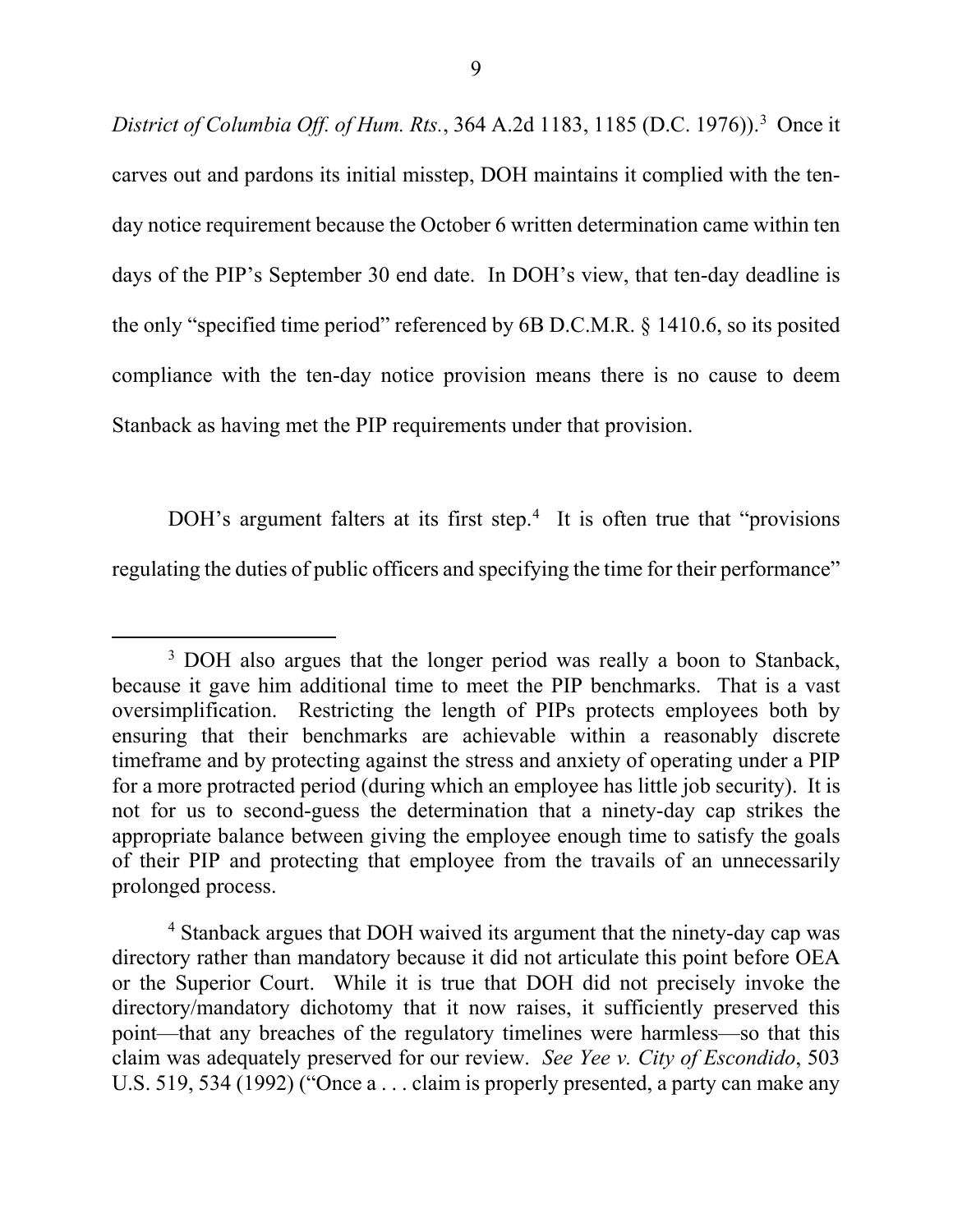provide directory rather than mandatory timelines, at least where the provisions do not assign any consequences to the officer's noncompliance. *JBG Props.*, 364 A.2d at 1185. But that rule-of-thumb is of no help to DOH because the ninety-day cap on PIPs does not meet that description. Section 1410.3 says, as relevant here, that a PIP shall neither be fewer than thirty days nor longer than ninety days. *See also* 6B D.C.M.R.  $\S$  1410.5(a). It does not set any timetable for government action or specify any time by which public officers must carry out their duties, but instead outlines the fundamental parameters of a PIP. Substantively, a PIP must identify "specific performance areas" and "[p]rovide concrete, measurable action steps"; durationwise, it "shall last for a period of thirty (30) to ninety (90) days." 6B D.C.M.R. § 1410.3. The regulation does not say when (or if) an employer may impose a PIP, nor does it require agency action to affirmatively terminate a PIP at any particular time once it begins. The rule DOH invokes thus has no application to the ninetyday cap on PIPs, and the cases it relies upon are all inapposite because they involve timelines that directly govern when a public official must act, unlike here. *See, e.g.*, *Teamsters*, 579 A.2d at 708 (agency must "render[]" a disciplinary decision within 45 days of notice); *Vann v. District of Columbia Bd. of Funeral Dirs.*, 441 A.2d 246,

 $\overline{a}$ 

argument in support of that claim; parties are not limited to the precise arguments they made below."); *Jones v. United States*, 990 A.2d 970, 981 n.34 (D.C. 2010) (distinguishing between "new legal arguments on appeal to support a claim made below" and "an entirely new factual claim").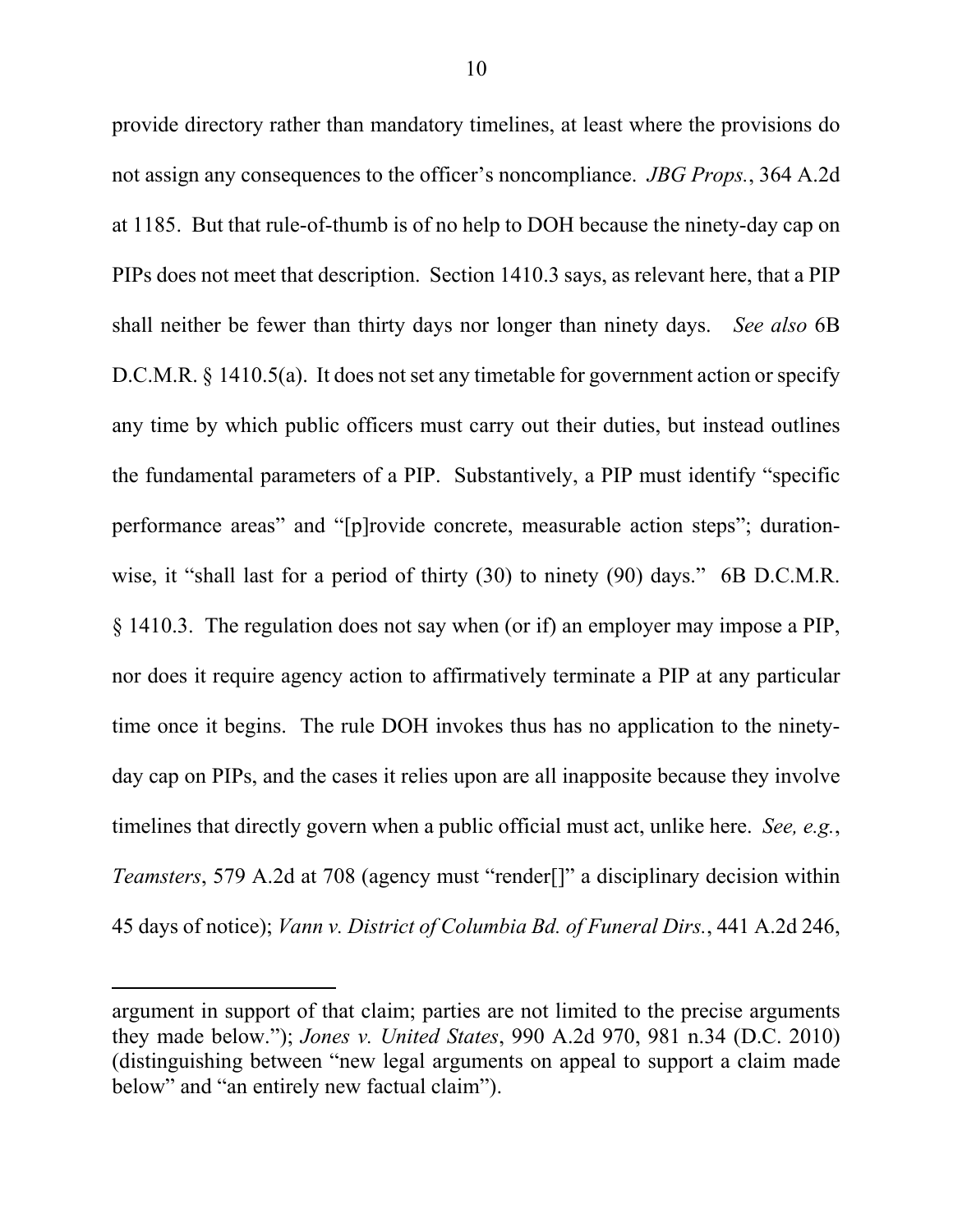247 (D.C. 1982) (agency must "issue" a decision within ninety days of hearing); *JBG Props.*, 364 A.2d at 1184-85 (agency must "serve" a complaint within fifteen days of filing an investigation and "determine" whether there is probable cause within 120 days).

To be sure, a different provision in the regulations, § 1410.5, specifies a timeline within which a public official must act, and it is tethered to a PIP's end date. That provision requires a written determination of whether the employee has met PIP requirements "[w]ithin ten calendar days of the end of the PIP period." 6B D.C.M.R. § 1410.5. But that is of no help to DOH because § 1410.5 is unquestionably a mandatory deadline. That is because  $\S$  1410.6 specifies the consequences for failing "to issue a written decision within the specified time period": the employee is deemed to have met the PIP requirements. The only question here is when the ten-day clock begins to run in the situation where a PIP, by its own terms, purports to extend beyond the ninety-day maximum. Section 1410.3's answer is that the PIP in fact cannot extend beyond the ninetieth day, so that the ten-day clock starts to run no later than ninety days from the PIP's inception (because that is the last viable end date for a PIP). DOH provides no good reason to skirt that straightforward reading of the regulations, much less one that would make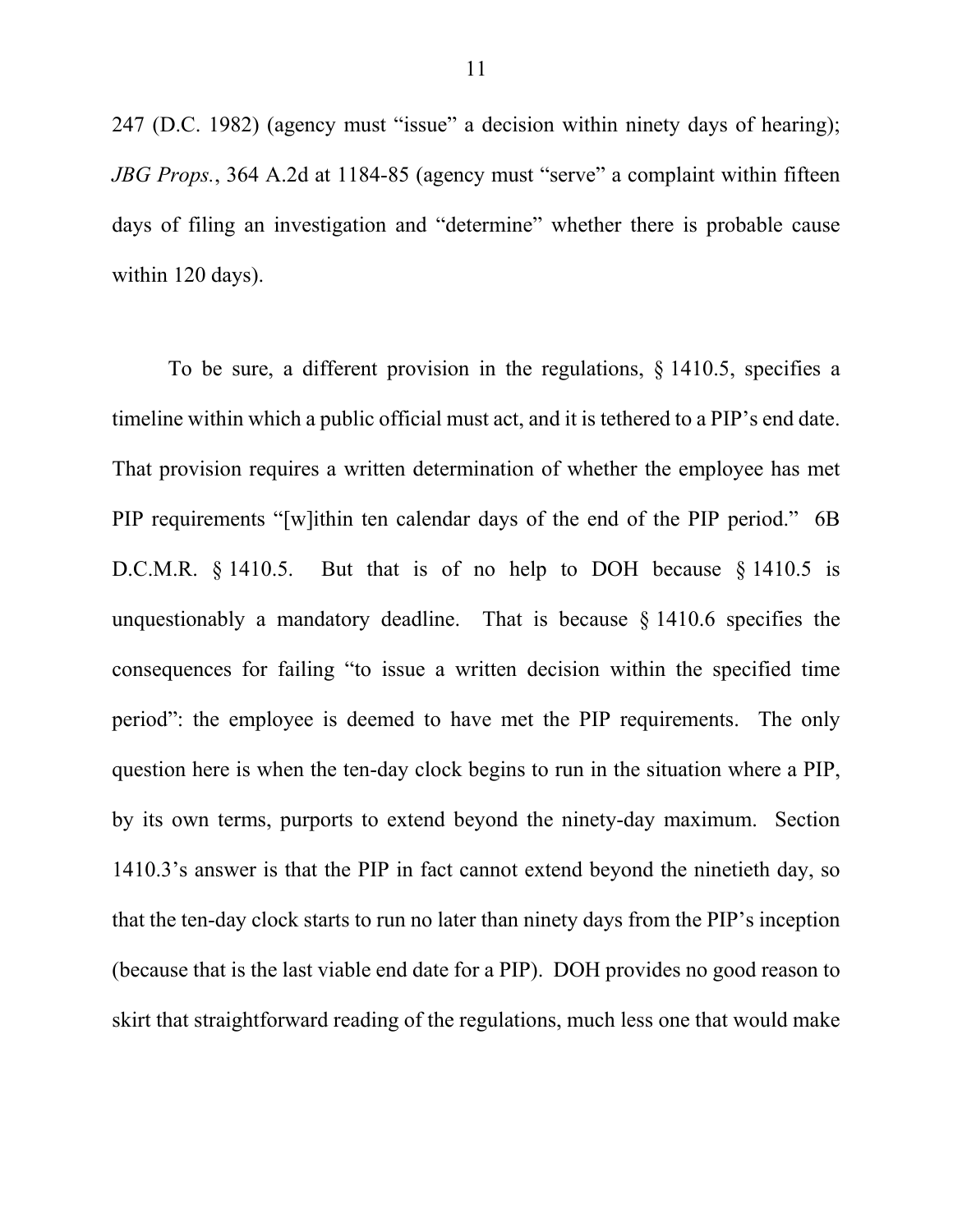OEA's natural reading of the regulations "unreasonable" in light of the deference we accord to it.5 *Frost*, 638 A.2d at 666.

That is also the only reading of the regulations that makes sense of them as a whole. *See Daly v. District of Columbia Dep't of Emp't Servs.*, 121 A.3d 1257, 1263 (D.C. 2015) ("[I]t is well-established" that we read statutes and regulations "as a whole."). The ten-day notification period in the regulations makes sense when read in tandem with the ninety-day cap on PIPs. Together, those two provisions ensure that no employee will be subjected to an unduly protracted PIP, or be left to worry about their fate for more than 100 days after its inception. But when the two

 <sup>5</sup> DOH argues this approach will lead to absurdities in those cases where PIPs are expressly of a shorter duration. Where a PIP is expressly for just thirty days, for instance, DOH argues that under OEA's "reasoning that the regulation provides one combined 100-day period, the supervisor would have 70 days after the PIP's end to issue a decision." That's wrong. OEA's reasoning was that a PIP cannot last longer than ninety days—not that it must always last ninety days—and that an employee must receive notice of the employer's determination within ten days of whenever the PIP ends. Where the PIP by its express terms is for a shorter period, like thirty days, a failure to issue a determination within the ten days after its termination date should trigger § 1410.6's command to treat the employee as having met the PIP requirements. That a shorter PIP can be extended up to the ninetieth day might leave the above scenario more amenable to the type of harmless error analysis that DOH invokes here, *see infra*, but that is a question for another day and is not raised by this case. DOH also argues that § 1410.6's reference to a singular "time period" is at odds with reading it to apply to "aggregate plural 'periods,'" as we have applied it to the 100-day PIP-plus-determination period. Not so. There is nothing at all peculiar about referring to a singular time period that includes multiple points in time within it.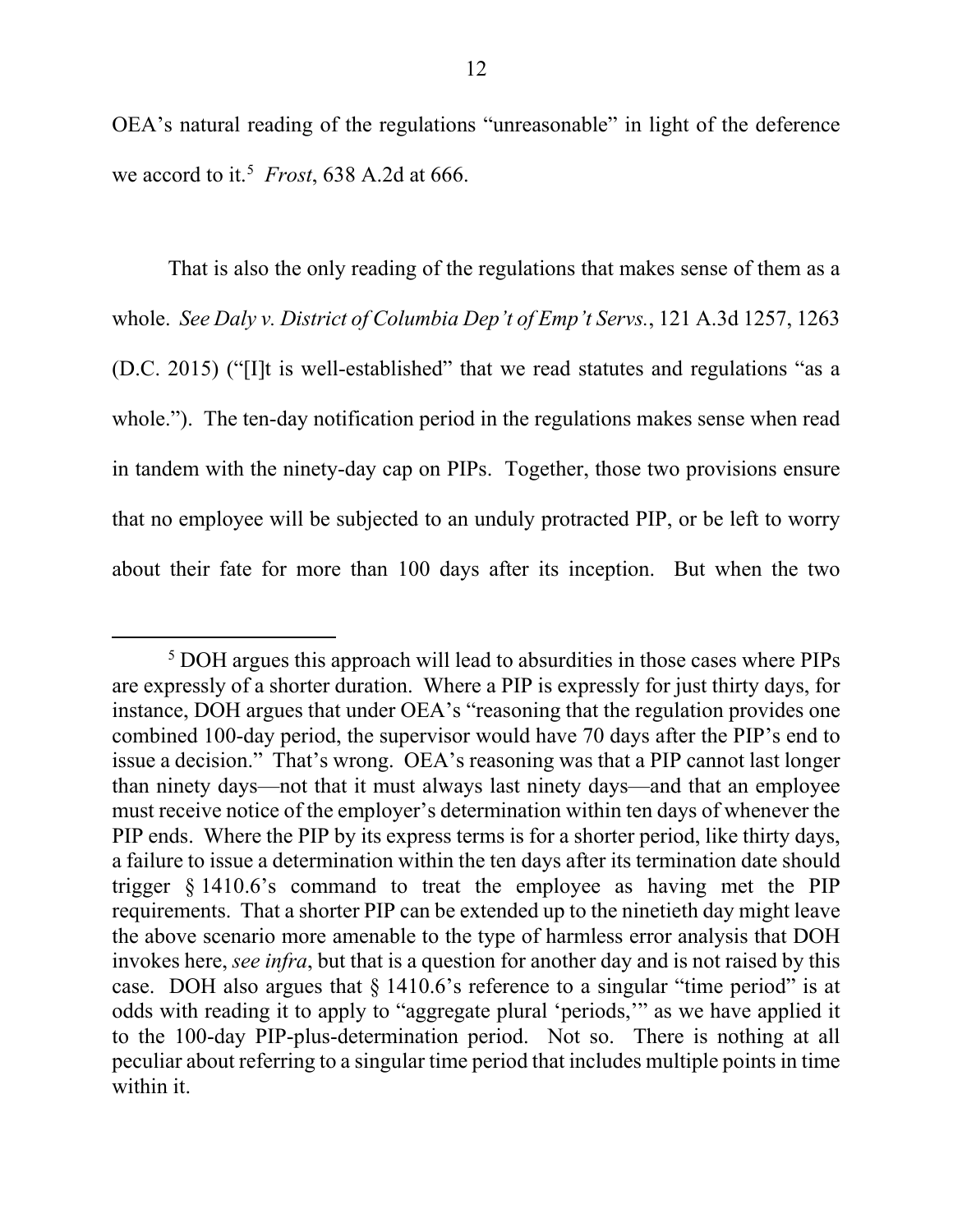provisions are disaggregated in the manner DOH urges, the ten-day notification requirement becomes a triviality, because any employer could extend that ten-day deadline simply by extending the PIP period in perpetuity. It would make no sense for  $\S$  1410.6's default rule—that the employee is deemed to have met the PIP's requirements—to be triggered by a breach of a ten-day deadline where that deadline itself could simply be extended by the employer without consequence, via extension of the PIP period. In short, the ten-day notification period is inextricably moored to the time constraints on PIPs themselves, and the former is toothless without the latter.

DOH's final retort is that the OEA Board has previously taken a different position on this point, and that we should defer to its earlier interpretation. *See Jackson v. District of Columbia Dep't of Gen. Servs.*, OEA Matter No. 1601-0034- 11 (March 29, 2016). In *Jackson*, the OEA Board upheld the termination of a District employee following a PIP that lasted ninety-two days by its terms, with a written determination issued to the employee four days later (or ninety-six days from the PIP's inception). *Id.* at \*7 & n.21. In that OEA appeal, the employee argued that his termination should be reversed because his PIP lasted more than the ninety days permitted by the regulations. *Id.* at \*7. OEA disagreed, finding the two-day overage "de minimis" because "it did not result in substantial harm" where written